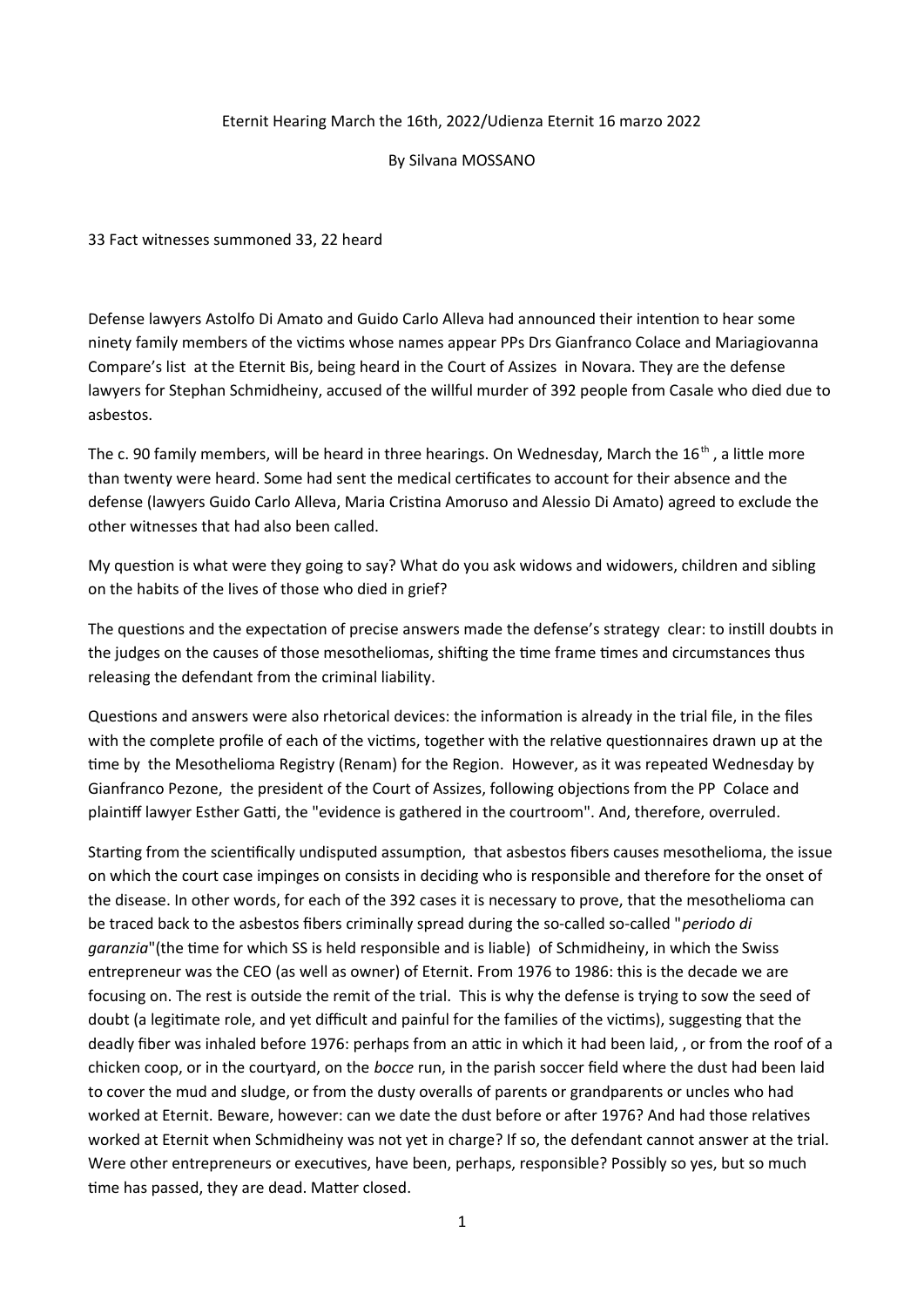Some of the witnesses on Wednesday bolstered this defensive strategy; others, on the contrary, helped the plaintiffs' strategy and introduced information to support the PP 's accusations.

The summary of the witnesses follows in chronological order:

## **Piero Luigi Ogliaro, son of Luciano Ogliaro**.

"My father lived, since 1961, in the same house in the street Pozzo San Evasio". Was there *polverino[1](#page-1-0)* In the attic there? "Yes. And, yes, he helped with the insulation. And, again, yes, I believe he helped with the removal in 1990." What about Aunt Rosalia? "Well, maybe she had worked at the Eternit plant, but I'm not sure, she had emigrated to Argentina before I was born". And Luigi? "He was my grandfather, yes he had been a worker at Eternit's from 1925 to 1950".

## **Corradino Orazio, son of Giuseppina Dattrino.**

"My mother had married my father, a policeman. After a period in Chiasso, he was transferred to Alessandria and then to Casale: until 1963 they lived in lodgings above the police station, in piazza Statuto". Was there a there a *bocce* fields leveled with *polverino*? "Well, I think so, maybe there was something near the parish of Maria Addolorata. Perhaps there was something there. In 1964, they moved to Via Montessori. Was the garage roof made of Eternit? Yes, and some pieces of corrugated AC sheets bordered the backyard. The driveway was made of gravel mixed with asbestos dust. Everything was cleaned up over a decade ago.

## **Patrizia Penati, widow of Giovanni Bonelli.**

My husband had always lived in Sala Monferrato before we moved to Brianza in 1987." Was there a tool shed covered with asbestos slabs? "There was a tool shed, but I don't know what the roof was made of. Did you work at Eternit? Until 1986, in the workshop that made slabs, then the factory closed.

*Then the factory was closed. After that, he was a worker in a pallet company and then an employee of the company that manages the Milanese Waterworks.* 

# **Piero and Rita Accatino, Giuseppina Florian's children**.

Their mother lived first in Rolasco, a hamlet of Casale's, and then in via Mantova, also in the town. Were there asbestos roofs? "No, no." She worked at Eternit, "for a lifetime": She resigned in 1977 and her daughter Rita explains she had a son so Giuseppina became a full time grandmother". Did she have asbestosis? I don't know. The cause of death was mesothelioma."

# **Maria Grazia and Giuseppe Arditi, Rita Anselmo's children**.

<span id="page-1-0"></span><sup>1</sup> crushed broken asbestos cement sheets and pipes. Besides the emission from the plant, a relevant source of exposure in the city was the dispersion of production tailings, in particular from lathing of pressure pipes (so called polverino– "fine dust"). The material was given freely to whom was interested and was used mostly for thermal insulation in buildings and hardening of footpaths and courtyards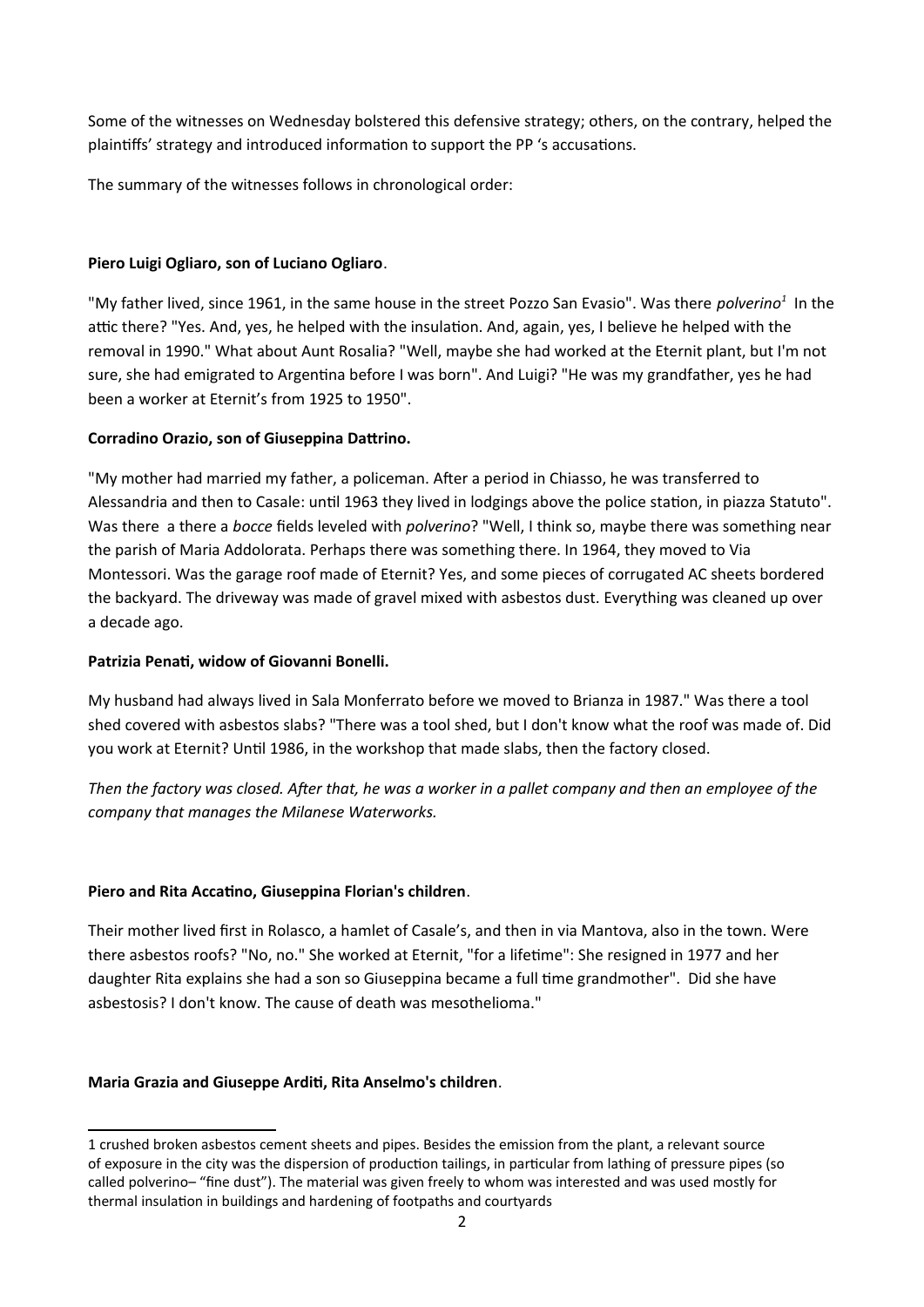"Our mother was a homemaker and always lived in Cellamonte, in the same house. Did she ever work at Eternit? No she never worked, no." did she spend time in other areas in the countryside? "In the Castellaro region, you say? My father worked the land there. My mother, perhaps, sometimes went there, rarely". And wasn't there a tool shed? "Maybe there was' Was it covered with asbestos? Was that shed removed? We are sorry but we can't remember." And wasn't there *polverino* dumped in the backyard of the Cellamonte house? The brother and sister shake their heads, they have no memory of it. Instead, they remember "the *polverino* with which the courtyard of the nursery and elementary school had been leveled: the children scraped it with their hands to make tracks to play marbles on it.

## **Ultimo Vetri, widower of Ombretta Bradiani**.

"My wife has always lived in Casale Popolo, except for a couple of years we spent in Balzola." Was there a slab of asbestos in the house to limit a passageway? "Sorry, I don't remember." Did your wife work? Did she employ tools that contained asbestos, for example irons? "My wife worked in a textile factory, yes, she ironed" And was she was a smoker? "But no, not a smoker, a few cigarettes when she was very young, then she stopped". And was your father-in-law a worker at the Eternit? "Yes, for years." And did your wife meet him? "Of course, he was her father, we were lived fifty meters apart". PP Dr Colace intervenes: how long did your father-in-law work at Eternit for? "Until the plant closed". That was 1986.

## **Claudio Greppi, son of Giovanni Greppi.**

"My father lived in Casale his whole life. He worked at Smith Europea, first as a worker, then as an office worker; they made book binding machines." Were there any tools that contained asbestos? "Not to my knowledge." And was there asbestos in the houses where he lived? Had he built a *bocce* field? "I I think so, but I really don't remember."

# **Simona Imarisio, daughter of Carla Minazzi.**

"My mother lived in Casale, then Trino and then back to Casale at Ronzone, where the SantAnna hill starts and in then in Oltreponte, where she was until she passed away in 1992. In Oltreponte there were garages with asbestos roofs. And what did your mother's parents do for a living? "My grandmother used to say that my grandfather worked in the mines, and then maybe at Eternit. But most of all she talked about the mines. My mother's brother, I am sure, he worked at the Eternit plant, he died of asbestosis".

## **Marco Solerio, son of Angelo Solerio.**

"My father was a draftsman and lived all his life in Casale Popolo." Did he have hobbies? "Yes, he grew bonsai trees." What about his parents? "My grandparents had worked at Eternit".

# **Gabriella Bosco, daughter of Ferruccio Bosco**.

"My father worked at the Eternit plant, in the sense that he was an employee of a company that carried out work at the plant. He was an employee of a company that carried out work inside the factory. After the war, he was then hired directly by Eternit and was an employee until he retired in 1979". Did he smoke? "Like many, then he had stopped." Hobbies? "He used to go to the shed on the banks of the Po: to play playing cards, *bocce*. "Was the a beach along the River Po, asked PP Dr Colace,referring to the expanse that had formed with the dumping of asbestos in the river. "Yes, yes, I remember the beach on the Po, which for the people here was like if it was Rimini<sup>[2](#page-2-0)</sup>."

<span id="page-2-0"></span><sup>2</sup> A well known beach resort in Italy on the Adriatic Sea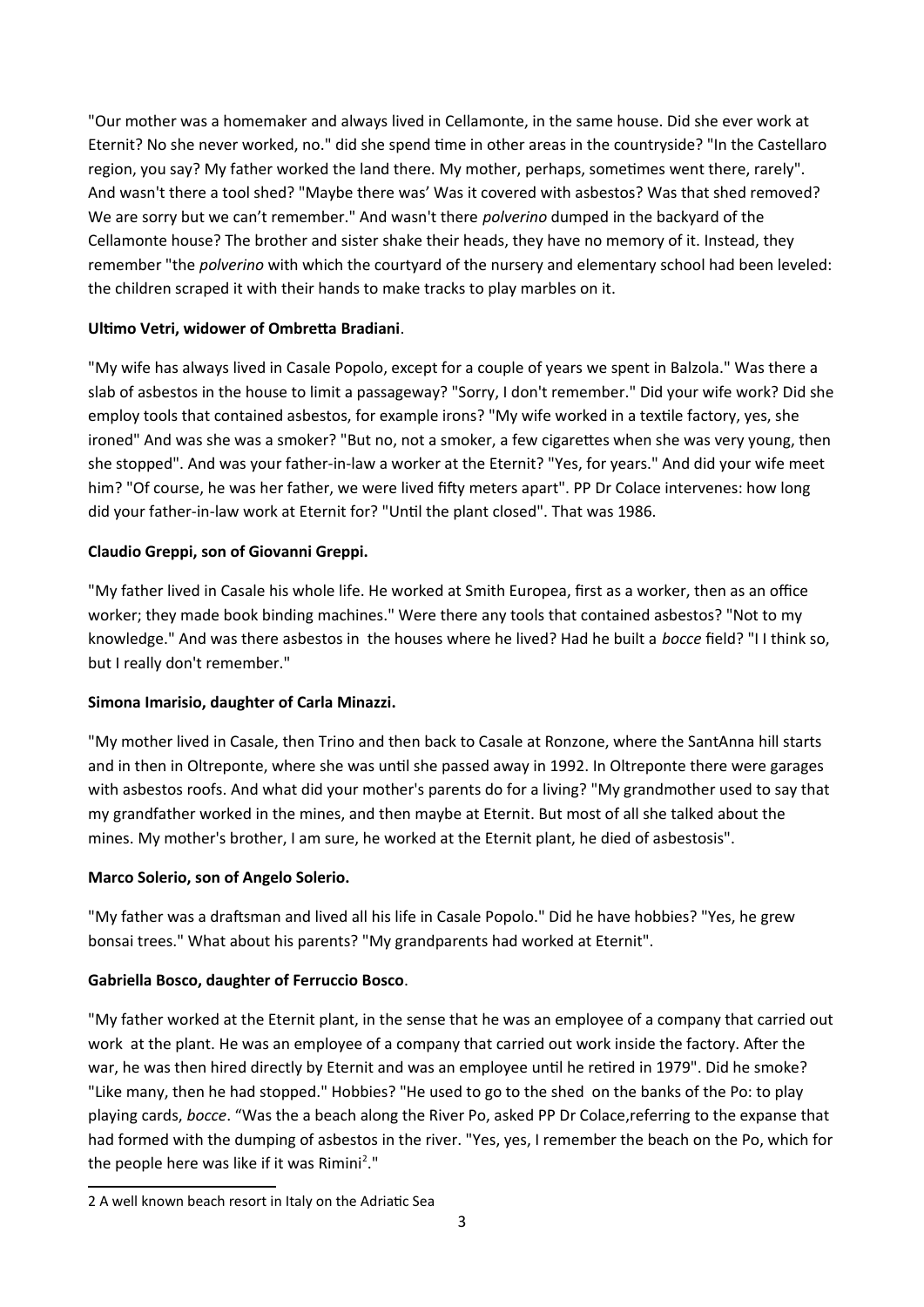#### **Mario Bettonte, son of Italo Bettonte.**

"My dad really didn't want to go to work at Eternit, but it was choice, because he was missing a few years of contributions to retire. He had previously worked in the family store, a grocery and dairy shop store in Via Sant'Evasio. And, in short, to get the pension benefits he lacked he went there from 1981 to 1986. That ended when the factory was closed. He was in the pipe manufacturing department". The defense did not ask any further questions, while the prosecutor, Dr . Colace, was interested in learning more. "My father had immediately realized, he had my dad, that the working conditions were not optimal. In some workshops was unbearable. Masks? "Hell, you couldn't even wear them there was so much dust you would suffocate". He had a blue overalls, but when he got home, you couldn't see the color, it was grayish white. And who washed her overalls? "My mother did." So, she worked in the pipe manufacturing. When she was at work on Saturdays, she cleaned the windows, for example, glass, for example, or the tubs. My father used to tell me that on Saturdays, yes I believe it was done on Saturdays, they would use some scrapers to scrape off the crust of dust that formed on the panes, which was so thick that, when it was pulled off, the light came back into the room. And the tanks? "They were the ones in which the artifacts were left in the water. When there was water, there was less black powder. The water it was but then it was discharged into the river and waste material remained on the bottom of the tub. You had to scrape it off, he did it more than once" "Did he wear boots?": "Yes, boots, I have a pair: stiff as pieces of wood". We are still between 1981 and 1986, "Yes of course. And he also complained about the dust where and he also complained about the dust where the asbestos waste was crushed under the open sky, which was then and there was a lot of dust. And there was so much dust, "eh, they shoveled it ".

## **Paola Budel, daughter of Dino Budel**.

" Ever since he had emigrated from Veneto when he was 3 years old, my father lived in Casale. For 25 years he worked at Eternit, until the plant was closed." Were there asbestos roofs in the houses you lived in?""I remember the chicken coop in my grandparents' house." Until 1986 was he a worker in the Ronzone factory. "Yes. And he was very concerned because he considered the dust as a danger." The Prosecution asked on cross. "He wore the mask, he always wore it, to protect himself, and some of his colleagues used to tease him a little bit. They opened the window wide, so as not to suffocate, even in winter they opened them wide, and, and they would also get sick from the cold. When he came out at the end of his, he would say the meadows around the factory were twinkling. That was the impression he had, a glow, because of the dust deposits on the grass. "And who washed the overalls? "My mother. One relative told her off her, saying she should have taken them to the laundry because it was because it was dangerous to wash them by hand".

## **Elisabetta Costanzo, daughter of Antonietta Crevola**.

"My mom worked at Eternit for 35 years: she quit when the factory closed in 1986. She was 50 years old." Did they do medical checks in the factory? "My mom went for checkups because she said she was short of breath. PP Dr Colace's asked in cross: what tasks did your mom have? "She cut the slabs and said she inhaled a lot of dust. She usually went to work on her scooter, but when the evening shift ended, my father and I, went to pick her up. And I would see so much dust, all around her."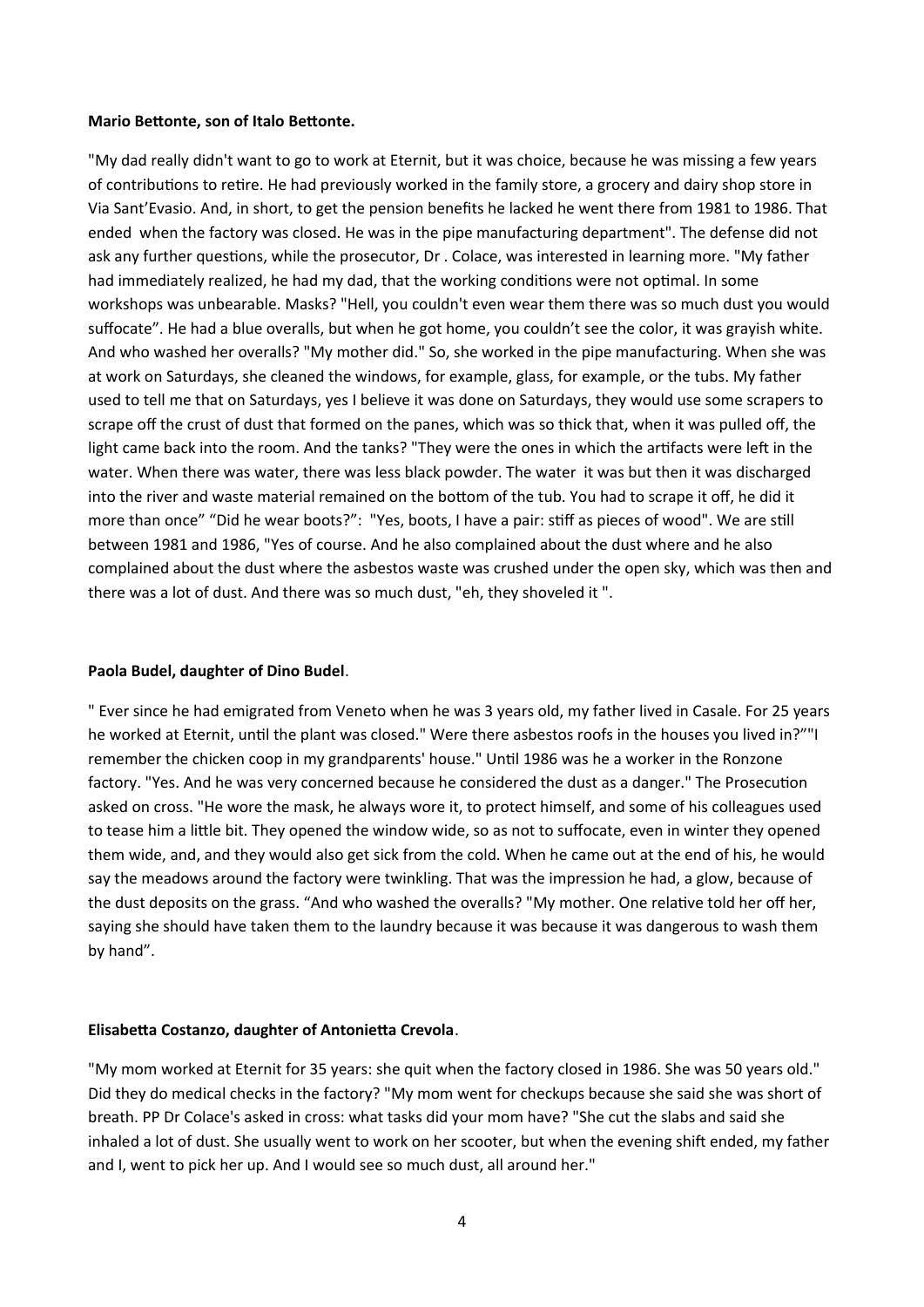## **Paola Demichelis, daughter of Franco Demichelis.**

"My father lived first around Casale and then in the town, until his death. [during the war] He had been a partisan [fighting the Fascists and Germans] in the Garibaldi Brigade, my dad ". After the war, he was hired at Eternit: "He was there from 1946 until 1983, when he retired". Did he have asbestosis? "Yes, it all started: I am doctor and I followed that ordeal, which caused so much suffering in our family. He suffered from asbestosis which was recognized as an occupational disease. "Over the years it got worse, with increasing difficulty in breathing. And, later, mesothelioma developed. He had surgery twice, it was unnecessary but you only know that afterwards. Following the second surgery, he never recovered until he died on St. Joseph's Day, Father's Day. Father's Day in three days it will be 28 years ". The PP asked asks about the type of tasks that Franco Demichelis carried out: "He was responsible for the maintenance of the workshops. And in recent times, he also worked on the pipes of plastic. He always worked, he did whatever was needed." And she remembered when she came home, the overalls "I remember that smell." The smell? "Yes, his clothes had a smell, we would put them outside to air, but it wouldn't go away, it was the smell of asbestos". The voice chokes. "One day I was in primary school, and he provided me with some asbestos dust to take to school and show.

## **Silvana Andreone, daughter of Evasio Andreone**.

"My father lived in Casale, in Oltreponte all his life and for 35 years he worked until 1984/85: he retired when the factory was about to close".. Did he suffer from asbestosis? "Yes. And then mesothelioma." Again the PP asked the defense witness to detail her answer delving in her memories: what did her father tell her? "He was a shift foreman in the workshop and he felt very responsible for the people in his team so, when something clogged up and blocked the production chain production line and it happened, he would get inside the pipes to unblock what had jammed it. There, I was struck and I was impressed by my father inside those pipes". Did they use protective suits, diving suits? suits? "I don't think so, he never told me." And the masks, did they did they wear masks? "I don't think they were wearing masks, they were all short of breath because of asbestosis."

## **Pierluigi Barbano, son of Remo Barbano**.

"My father worked at Eternit, from 1961 until he retired." And before that, what other jobs did he do? "he was fisherman by profession." At the time there was the *Terranova* Fishermen's Cooperative. Hobbies? "He went hunting."

## **Pierfranca Ferrarotti, widow of Mario Portalupi.**

"My husband lived in Casale all his life." In the garden, were there any asbestos artifacts? "Maybe something old was there, but I don't know if it was made of Eternit." He worked at Eternit from 1975 to 1983, he was a shift foreman. He said that it was not a healthy environment, especially when they had to cleaning of shop floor ." And after 1983?, the defense asks . "He was a an industrial oil salesman." And wasn't he self employed? "Yes,: he sold plasterboard and pvc pipes." PP Dr Colace asked about the time at Eternit: what state were hi overalls when he came home from the factory? "So dusty that I couldn't wash them. My husband used to put them in a My husband used to put them in a bag and bring them to my mother-in-law, she took care of them, they were too heavy, I couldn't do it".